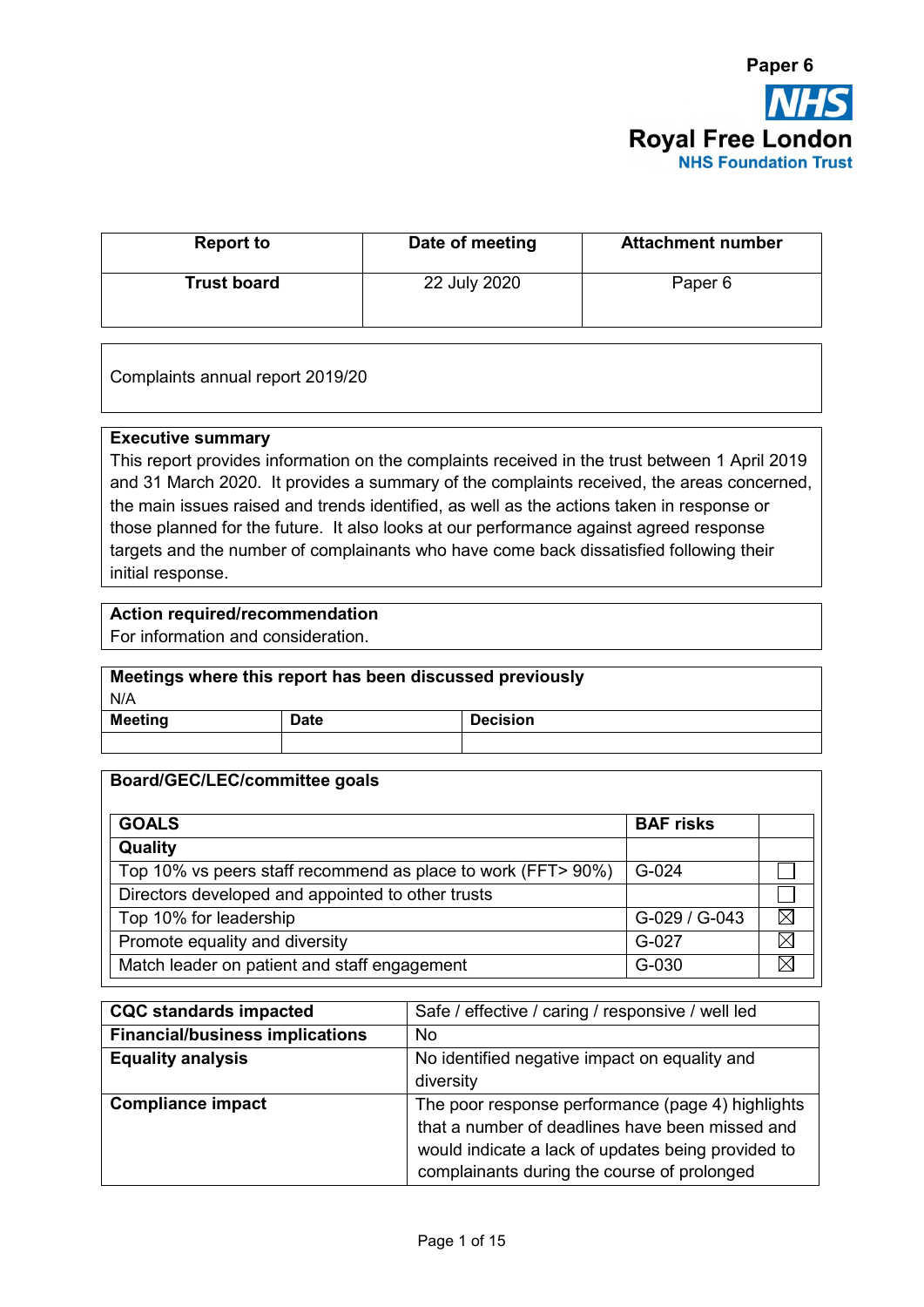| investigations. This falls outside trust policy and   |
|-------------------------------------------------------|
| complaints legislation and could be criticised by the |
| Parliamentary & Health Service Ombudsman or the       |
| Care Quality Commission.                              |

**Report from:** Deborah Sanders, Barnet hospital chief executive & group chief nurse

**Author:** Stephen Evans, head of patient experience & interpreting, RFH

**Date:** 15 July 2020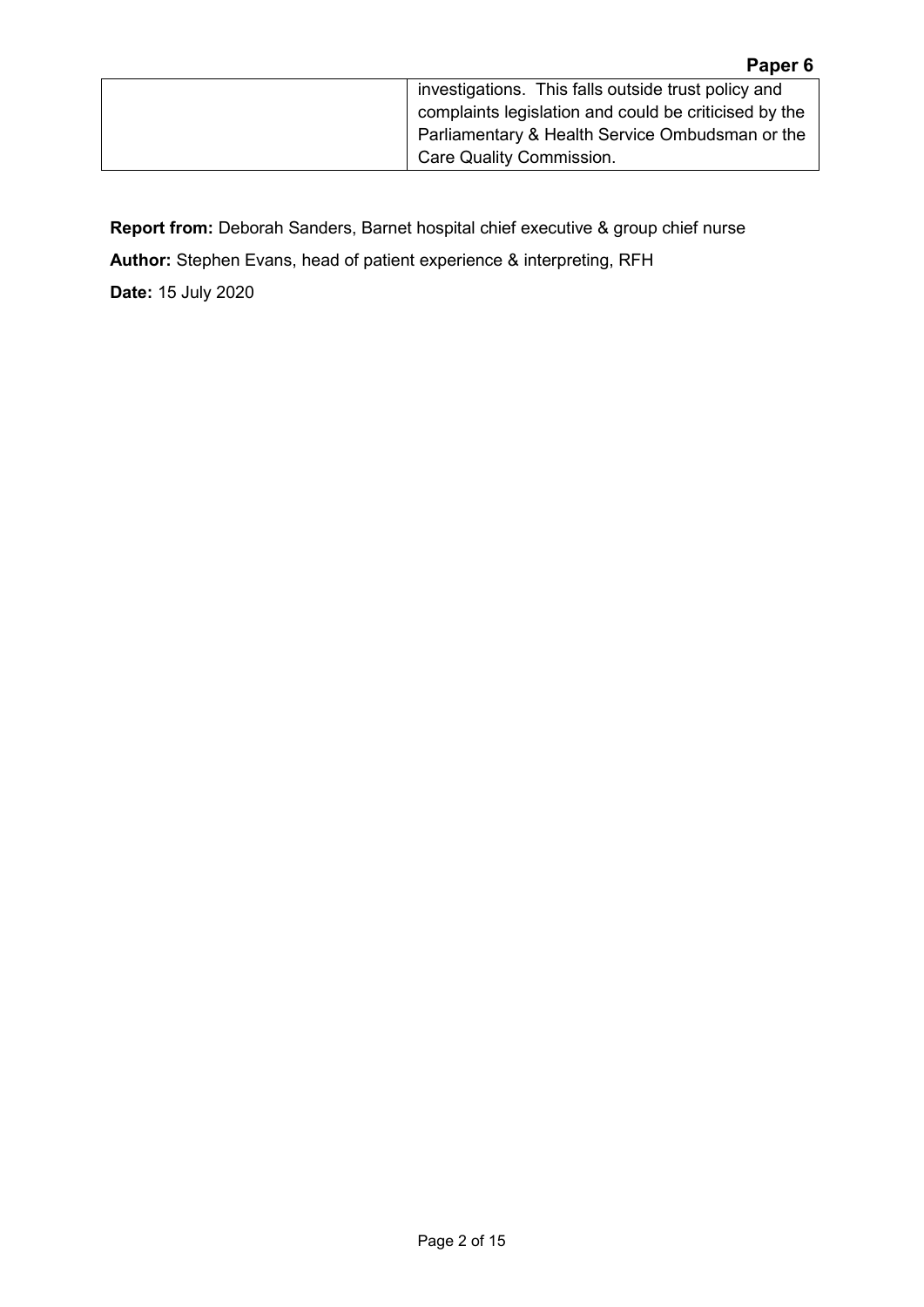### **Introduction**

Feedback from patients, relatives and carers provides the trust with a vital source of insight about people's experiences of healthcare at the Royal Free London NHS Foundation Trust, and how our services can be improved. The ultimate aim of the trust's complaints process is to listen and respond to the issues being raised and use the information received to improve our services and, in turn, the experience of our patients.

This report provides information on the complaints received in the trust between 1 April 2019 and 31 March 2020. It provides a summary of the complaints received, the areas concerned, the main issues raised and trends identified, and the actions taken in response or those planned for the future. It also looks at our performance against agreed response targets and the number of complainants who came back dissatisfied following receipt of their initial response.

#### **Background**

The statutory instrument for complaints in the NHS is contained in the *Local Authority Social Services and National Health Service Complaints (England) Regulations 2009*. The legislation expects that each responsible body has arrangements for dealing with complaints to ensure that:

- 1. complaints are dealt with efficiently;
- 2. complaints are properly investigated;
- 3. complainants are treated with respect and courtesy;
- 4. complainants receive, so far as is reasonably practical
	- I. assistance to enable them to understand the procedure in relation to complaints; or
	- II. advice on where they may obtain such assistance;
- 5. complainants receive a timely and appropriate response;
- 6. complainants are told the outcome of the investigation of their complaint; and
- 7. action is taken if necessary in light of the outcome of a complaint.

The Department of Health issued *Listening, Responding, Improving: A guide to better customer care* in February 2009 to support organisations in responding to and learning from complaints.

The Parliamentary Health Service Ombudsman (PHSO) *Principles of Good Complaint Handling* has six principles:

- 1. getting it right
- 2. being customer focused
- 3. being open and accountable
- 4. acting fairly and proportionately
- 5. putting things right
- 6. seeking continuous improvement.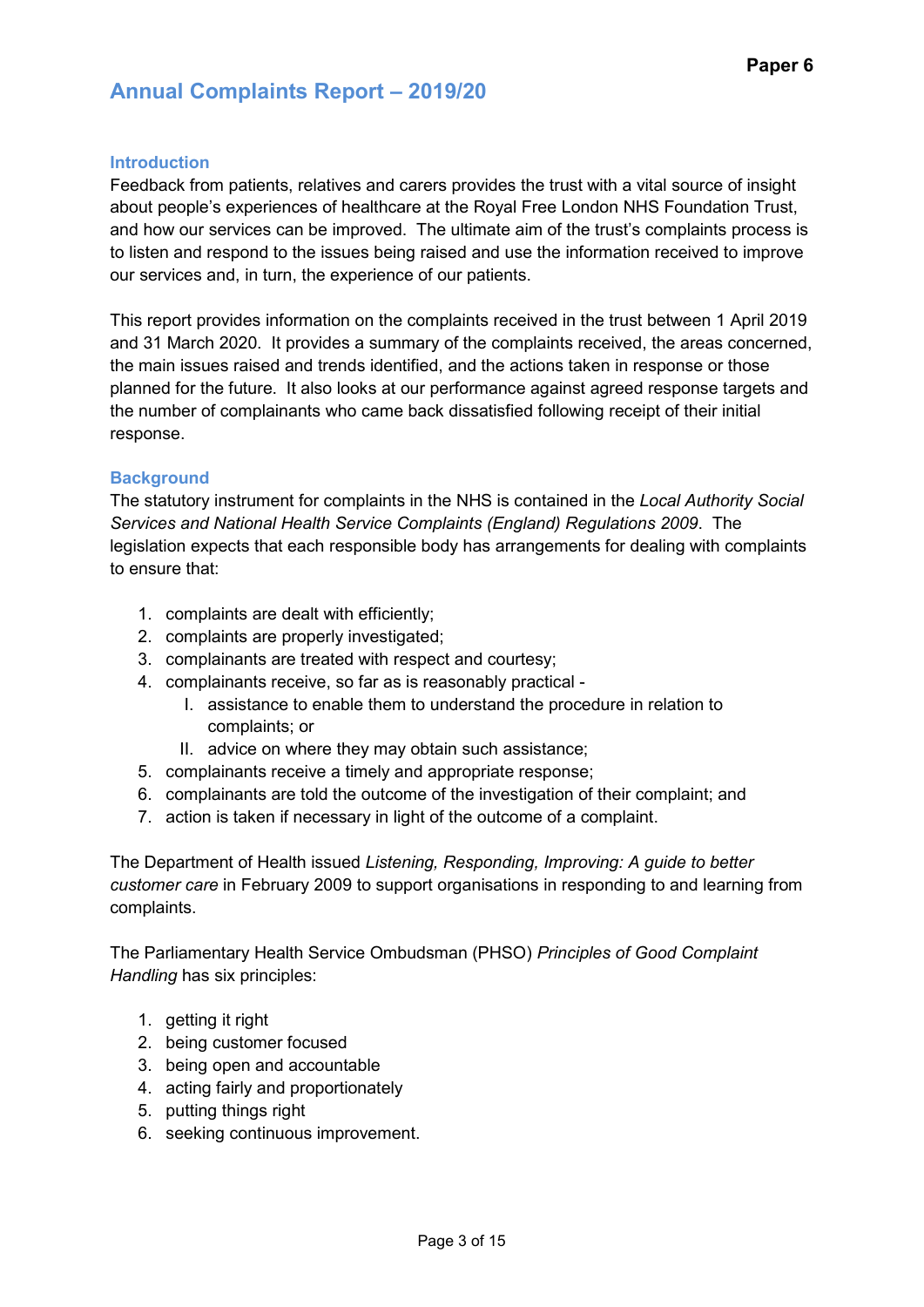### **Complaints received**

There were 1,330 complaints received between 1 April 2019 and 31 March 2020. 748 of those were complaints regarding Royal Free Hospital services; 462 were regarding Barnet Hospital services; and 120 were regarding Chase Farm Hospital services. This is less than the 1,642 complaints received in 2018/19 – 937 of which were for the Royal Free Hospital services, 553 for Barnet Hospital services and 152 for Chase Farm Hospital services.

The 1,330 complaints received are from a total of 1,643,576 emergency department, inpatient and outpatient episodes. This equates to a complaint ratio of 0.1%, the same percentage as the last 6 years.

As of 9 July 2019, 1,192 of the complaints have been responded to. Of those, 229 have been fully upheld, 624 have been partially upheld and 339 have not been upheld. There have been 1,499 response targets in this time period and we met 1,077 of them, which equates to an overall response rate of 72%.

|                      | Q1         | Q2         | Q3         | Q4         | <b>Overall</b> |  |  |  |
|----------------------|------------|------------|------------|------------|----------------|--|--|--|
| <b>Deadlines met</b> | 305 of 361 | 313 of 467 | 212 of 310 | 247 of 361 | 1,077 of 1,499 |  |  |  |
| <b>Percentage</b>    | 84%        | 67%        | 68%        | 68%        | 72%            |  |  |  |

Weekly meetings between the complaints managers and the corporate complaint leads on the Royal Free Hospital site continue, and meetings between the complaints managers and the corporate complaints leads for the Barnet and Chase Farm Hospital sites take place regularly. The corporate complaints teams are also assisting with the extending and negotiating of deadlines where necessary.

However, the end of year position of 72% is disappointing and worse than previous years' performance. The average response rate for 2019/20 for the Barnet complaints team was 49%; Chase Farm complaints team was 80%; and the Royal Free complaints team was 89%.

Unfortunately, the complaints team on the Barnet site has been short-staffed for large periods of 2019/20 due to sickness and ongoing vacancies, which were only able to be filled sporadically with interim cover. As a result, the team's performance has dipped and a backlog of complaints built up which exacerbated the situation.

A new Barnet corporate complaints manager started in April 2019, a new Barnet Surgery and Associated Services (SAS) complaints manager started in October 2019 and a new Barnet Medicine & Urgent Care (MUC) complaints manager started in March 2020. The divisional nurse directors, with support from colleagues across the trust, have helped cover the complaints work and the director of nursing implemented an action plan to try to address the situation. The situation has been stabilised and the back-log is being cleared gradually, but staffing levels were unstable for a long time and performance has been hampered as a result.

We appreciate that any missed target reflects poorly on the trust and potentially exacerbates a complainant's feelings of upset and frustration, and we are working hard to improve the response rate in this regard. The trust's default position is still to respond to complaints in 35 working days and the average response time for those complaints closed in 2019/20 was 61 working days. This is unacceptable and has been significantly hampered by the issues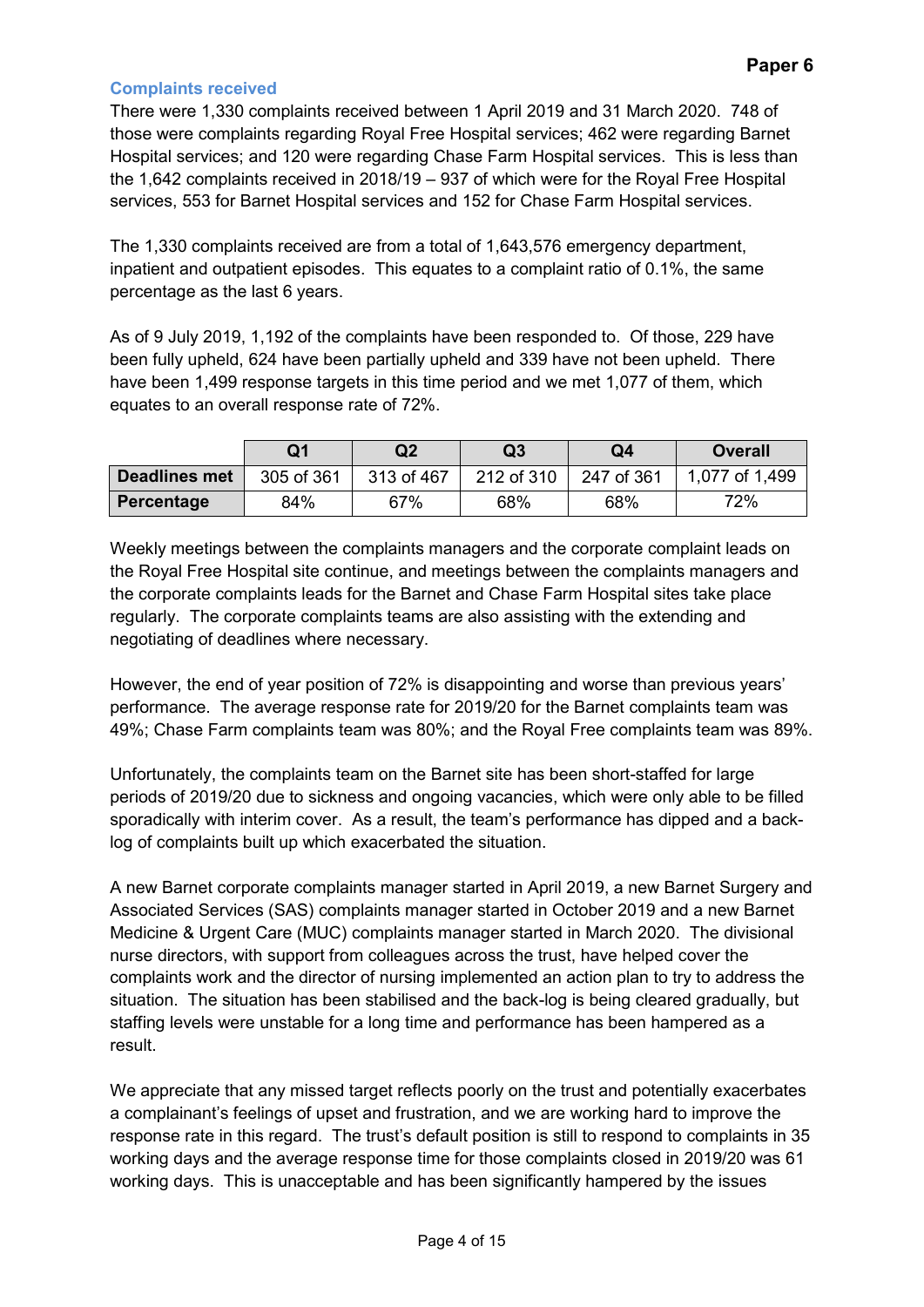referred to above affecting the performance of the Barnet Hospital complaints team. Their average was to respond in 91 working days, compared to the Royal Free Hospital's 42 working days and Chase Farm Hospital's 26 working days.

# **Complaints re-opened following receipt of their first response**

As demonstrated by the table below, the number of complainants who have re-opened their complaint regarding services provided by the Royal Free Hospital, following receipt of their first response letter, reduced significantly post 2011/12 but has since plateaued at 5%. Despite the increase in numbers registered since the acquisition in 2014, there has been a decrease in the number of re-opened complaints regarding services provided by Barnet & Chase Farm Hospitals. This figure too would appear to have now plateaued at approximately 6%.

*NB:* the numbers for 2019/20 are accurate as of 10 July 2019 and may continue to change over the next few months.

|                                                              | 2011/12               | 2012/13               | 2013/14                      | 2014/15             | 2015/16                      | 2016/17             | 2017/18             | 2018/19             | 2019/20             |  |
|--------------------------------------------------------------|-----------------------|-----------------------|------------------------------|---------------------|------------------------------|---------------------|---------------------|---------------------|---------------------|--|
| <b>Royal Free</b><br><b>Hospital</b>                         | 75 of<br>797 (9%)     | 57 of<br>709 (8%)     | 50 <sub>of</sub><br>653 (8%) | $60$ of<br>698 (8%) | 37 <sub>of</sub><br>785 (5%) | $42$ of<br>853 (5%) | $43$ of<br>765 (7%) | $53$ of<br>937 (5%) | 38 of<br>748 (5%)   |  |
| <b>Barnet &amp;</b><br><b>Chase Farm</b><br><b>Hospitals</b> | 59 of<br>207<br>(29%) | 53 of<br>295<br>(18%) | 31 of<br>337 (9%)            | $26$ of<br>461 (6%) | $41$ of<br>671 (6%)          | 45 of<br>713 (6%)   | 48 of<br>769 (6%)   |                     |                     |  |
| <b>Barnet</b><br><b>Hospital</b>                             |                       |                       |                              |                     | -                            |                     |                     | 50 of<br>553 (9%)   | $28$ of<br>462 (6%) |  |
| <b>Chase Farm</b><br><b>Hospital</b>                         |                       |                       |                              |                     |                              |                     |                     | 2 of 152<br>(1%)    | 2 of 120<br>(2%)    |  |

# **Top 10 primary Subjects**

The table below is a breakdown of the complaints by primary subject, along with a comparison of the primary subjects reported in last year's annual report. The top 10 subjects are the same as 2018/19 but the order has changed.

| 2018/19                            |     | <b>2019/20</b>                     |     |
|------------------------------------|-----|------------------------------------|-----|
| <b>Clinical treatment</b>          | 429 | <b>Clinical treatment</b>          | 376 |
| Communication                      | 268 | Values and behaviours              | 188 |
| Transport                          | 205 | Communication                      | 166 |
| Values & behaviours (attitude)     | 204 | Appointments                       | 162 |
| Appointments                       | 178 | Transport                          | 88  |
| Facilities (including car parking) | 77  | Admission/discharge                | 75  |
| Nursing or midwifery care          | 62  | <b>Waiting times</b>               | 59  |
| Admission / discharge              | 54  | Nursing or midwifery care          | 56  |
| <b>Waiting times</b>               | 49  | Facilities (including car parking) | 43  |
| Access to treatment / drugs        | 34  | Access to treatment / drugs        | 24  |
|                                    |     |                                    |     |

| 2018/19        |     | 2019/20                            |     |  |
|----------------|-----|------------------------------------|-----|--|
|                | 429 | <b>Clinical treatment</b>          | 376 |  |
|                | 268 | Values and behaviours              | 188 |  |
|                | 205 | Communication                      | 166 |  |
| urs (attitude) | 204 | Appointments                       | 162 |  |
|                | 178 | Transport                          | 88  |  |
| g car parking) | 77  | Admission/discharge                | 75  |  |
| ery care       | 62  | <b>Waiting times</b>               | 59  |  |
| arge           | 54  | Nursing or midwifery care          | 56  |  |
|                | 49  | Facilities (including car parking) | 43  |  |
| ent / drugs    | 34  | Access to treatment / drugs        | 24  |  |

Clinical treatment is again the most common primary subject of the complaints received and the top five subjects are the same, with communication, attitude, appointments and transport again featuring.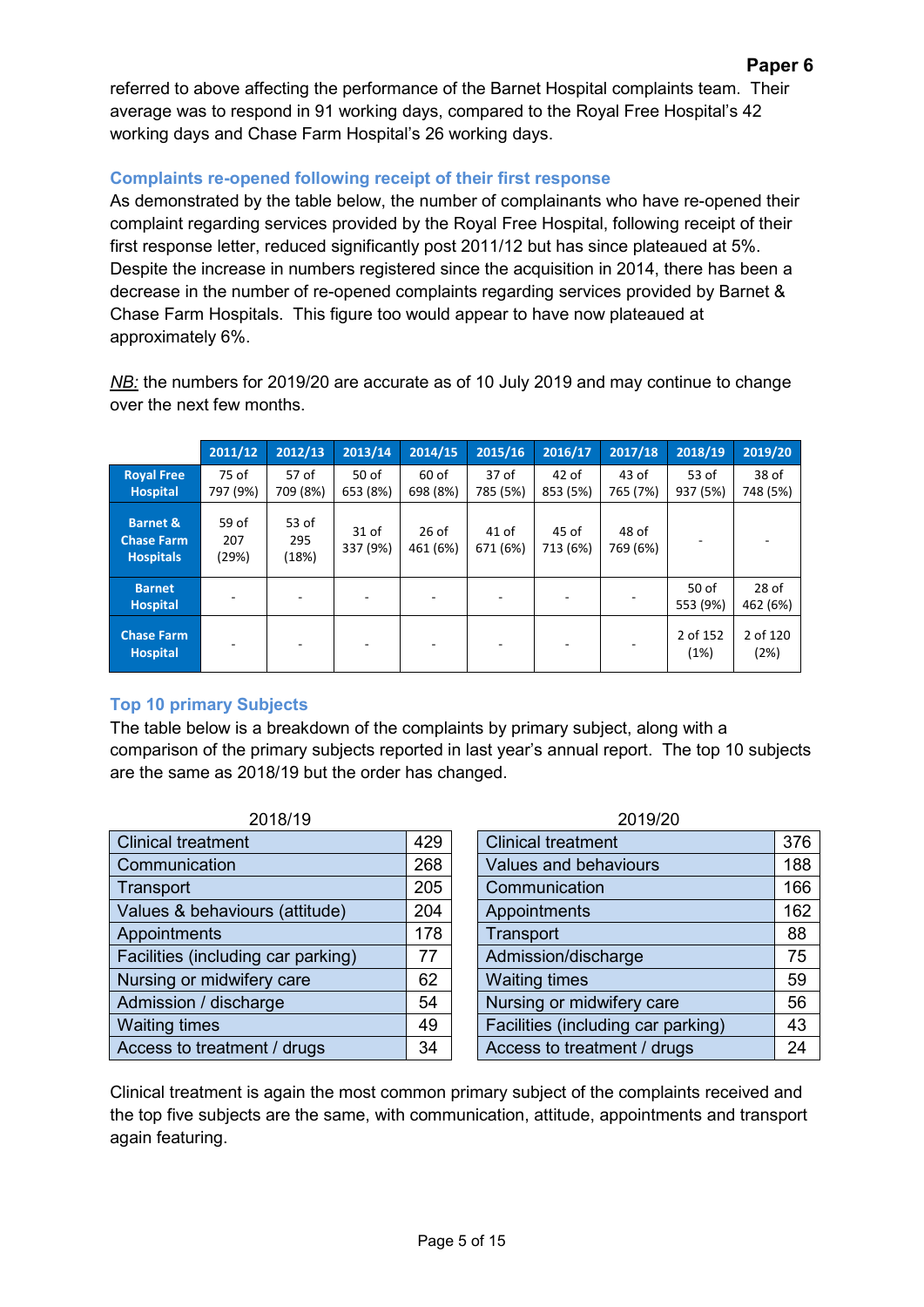The most significant change is the decrease in transport complaints received, which possibly accounts for the overall decrease in complaints received for Royal Free Hospital services. Last year's increase was linked to the eligibility assessment criteria and the application of said criteria resulting in patients no longer being deemed eligible for patient transport. Following a prolonged period of contacts from patients and carers on this issue a new escalation process, overseen directly by DHL Transport, has resulted in a reduction in contacts with the complaints and PALS teams.

### **Further analysis of the top 3 subjects**

A more detailed analysis of the top three subjects will follow below, along with examples of actions taken and changes implemented in response to those complaints. In addition, the same analysis will be undertaken for the nursing care complaints received, as has been the case since the Francis Report in 2013.

### Clinical treatment

There were 474 complaints received where clinical treatment was recorded as a subject of the complaint – in 376 cases it was the primary or sole reason for the complaint. The 474 complaints were received from a total of 1,643,576 emergency department, inpatient and outpatient episodes, which equates to a complaint ratio of 0.02% (2014/15 was 0.02%, 2015/16 was 0.04%, 2016/17 was 0.04%, 2017/18 was 0.04% and 2018/19 was 0.04%).

Of the 474 complaints received, 44 have been fully upheld (74 are still under investigation). Detailed explanations have been provided to each complainant along with apologies and information regarding the action taken as a result. There has been escalation to the serious incident process whenever appropriate and/or the involvement of human resources for further investigation. There is no identifiable trend in terms of staff member(s) involved.

The table over the page breaks the clinical treatment complaints down by primary specialty and primary sub-subject for the 10 most complained about specialties.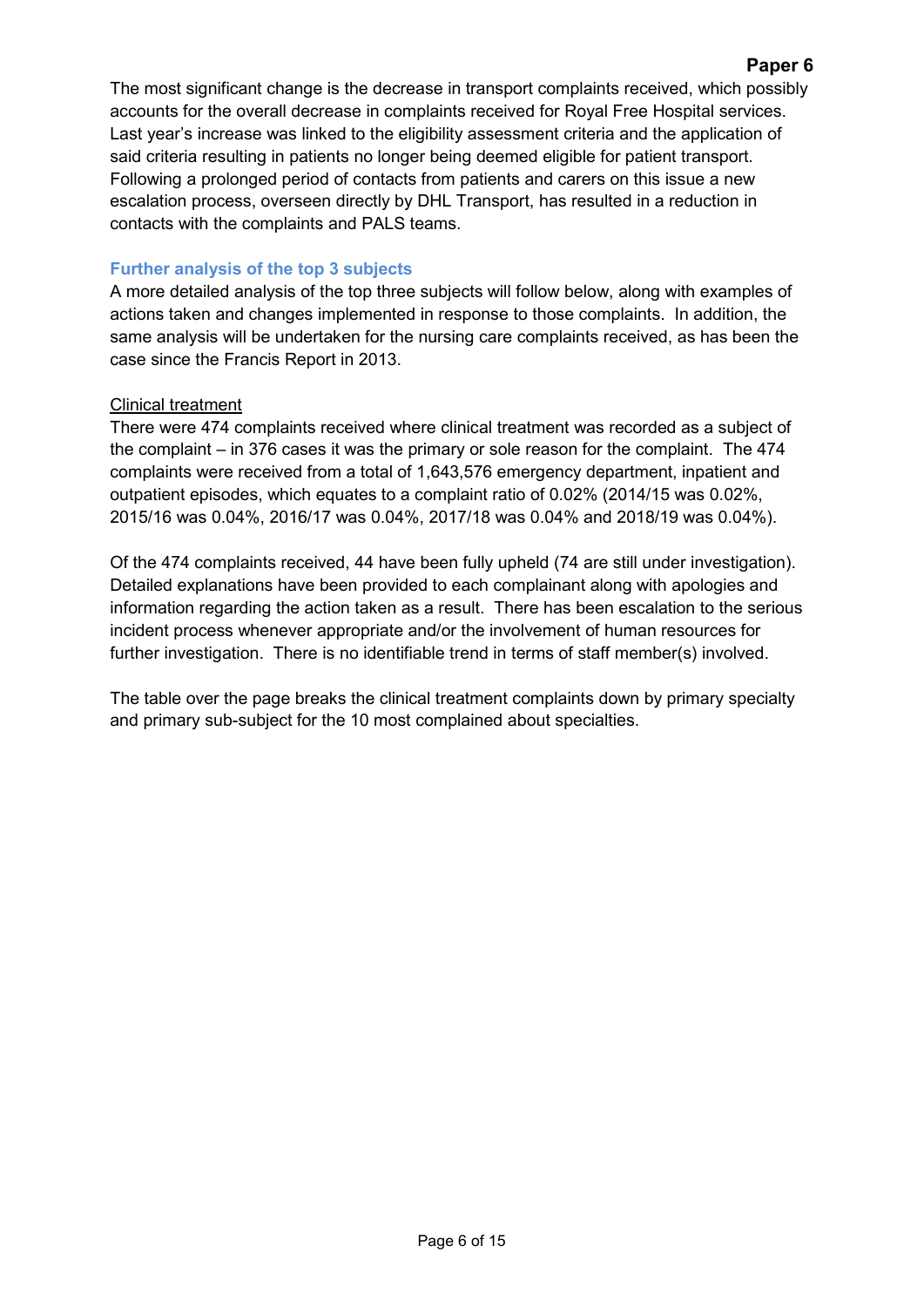|                                |                             | $\blacksquare$                                 |                                               |                                                         |                                                              |                                             |                              |                                          |                                               |                                                    |                                  |                            |                                         |                                      |                                                |                         |                               |                              |                                 |                |
|--------------------------------|-----------------------------|------------------------------------------------|-----------------------------------------------|---------------------------------------------------------|--------------------------------------------------------------|---------------------------------------------|------------------------------|------------------------------------------|-----------------------------------------------|----------------------------------------------------|----------------------------------|----------------------------|-----------------------------------------|--------------------------------------|------------------------------------------------|-------------------------|-------------------------------|------------------------------|---------------------------------|----------------|
|                                | Awareness Under Anaesthetic | Scan/X-ray<br>undertake<br>Delay or Failure to | on Test Results<br>Delay or Failure in acting | Failure in observations<br>$\overline{\sigma}$<br>Delay | <b>Ordering Tests</b><br>$\equiv$<br><b>Delay or Failure</b> | Delay or Failure in Treatment for Infection | Delay in Induction of Labour | Delay or Failure to Monitor Observations | or Failure in Treatment or Procedure<br>Delay | Delay or Failure to Diagnose (inc missed fracture) | or Failure to Follow Up<br>Delay | Inadequate Pain Management | or incorrect Procedure<br>Inappropriate | Inappropriate or incorrect Treatment | Injury Sustained during Treatment or Operation | Mismanagement of Labour | Missed or Incorrect Diagnosis | Post-Treatment Complications | Retained Needle/Swab/Instrument | Total          |
| Obstetrics/Maternity           | $\mathbf 0$                 | $\mathbf{0}$                                   | 0                                             | $\overline{2}$                                          | 0                                                            | $\overline{2}$                              | 3                            | 3                                        | 17                                            | $\overline{2}$                                     | $\mathbf 0$                      | $\overline{2}$             | 0                                       | 4                                    | 1                                              | 10                      | 3                             | $\mathbf 0$                  | $\overline{2}$                  | 51             |
| <b>Emergency Dept - RFH</b>    | $\mathbf 0$                 | $\overline{2}$                                 | $\overline{2}$                                | $\mathbf{1}$                                            | 4                                                            | $\mathbf{1}$                                | 0                            | $\mathbf 0$                              | 9                                             | 15                                                 | $\mathbf 0$                      | 0                          | $\Omega$                                | 4                                    | $\mathbf 0$                                    | $\mathbf 0$             | 3                             | $\mathbf{0}$                 | 0                               | 41             |
| Orthopaedics & Trauma          | $\mathbf 0$                 | $\overline{2}$                                 | $\mathbf{1}$                                  | $\mathbf 0$                                             | 0                                                            | 0                                           | 0                            | $\mathbf 0$                              | 9                                             | 8                                                  | 0                                | $\mathbf{1}$               | 0                                       | 8                                    | 3                                              | $\mathbf 0$             | 1                             | 1                            | 0                               | 34             |
| Gynaecology                    | $\mathbf 0$                 | 4                                              | 3                                             | $\mathbf 0$                                             | $\overline{2}$                                               | 0                                           | 0                            | $\mathbf 0$                              | $\overline{2}$                                | 3                                                  | 0                                | $\mathbf{1}$               | 1                                       | 3                                    | $\mathbf 0$                                    | $\mathbf 0$             | 3                             | $\Omega$                     | 0                               | 22             |
| <b>Emergency Dept - Barnet</b> | $\mathbf 0$                 | $\mathbf{1}$                                   | $\mathbf{1}$                                  | 3                                                       | $\mathbf{1}$                                                 | $\mathbf{1}$                                | 0                            | $\Omega$                                 | $\Omega$                                      | $\overline{2}$                                     | $\mathbf{1}$                     | 0                          | $\Omega$                                | $\overline{2}$                       | $\Omega$                                       | $\mathbf 0$             | 9                             | $\Omega$                     | 0                               | 21             |
| <b>Plastic Surgery</b>         | $\mathbf 0$                 | $\mathbf 0$                                    | $\mathbf 0$                                   | $\mathbf 0$                                             | $\mathbf 0$                                                  | 3                                           | 0                            | $\mathbf 0$                              | 11                                            | $\mathbf{1}$                                       | $\mathbf{1}$                     | 0                          | 0                                       | $\mathbf 0$                          | 1                                              | $\mathbf 0$             | $\mathbf 0$                   | $\mathbf{0}$                 | $\mathbf 0$                     | 17             |
| <b>HPB Surgery</b>             | $\mathbf 0$                 | 1                                              | 0                                             | $\Omega$                                                | $\mathbf 0$                                                  | $\mathbf 0$                                 | $\Omega$                     | $\mathbf 0$                              | $\Omega$                                      | $\mathbf{1}$                                       | 1                                | 0                          | 4                                       | 6                                    | $\Omega$                                       | $\mathbf 0$             | $\Omega$                      | $\overline{2}$               | 0                               | 15             |
| Urology                        | $\Omega$                    | $\Omega$                                       | $\Omega$                                      | $\Omega$                                                | $\Omega$                                                     | $\Omega$                                    | 0                            | $\mathbf 0$                              | 8                                             | $\mathbf 0$                                        | 3                                | $\overline{2}$             | $\overline{2}$                          | $\Omega$                             | $\Omega$                                       | $\mathbf 0$             | $\Omega$                      | $\Omega$                     | $\Omega$                        | 15             |
| Paediatrics                    | $\mathbf 0$                 | $\mathbf{0}$                                   | $\mathbf 0$                                   | $\mathbf 0$                                             | $\mathbf{1}$                                                 | $\overline{2}$                              | 0                            | $\mathbf 0$                              | $\overline{2}$                                | 0                                                  | $\mathbf 0$                      | $\mathbf 0$                | 0                                       | 6                                    | $\mathbf 0$                                    | 0                       | 3                             | $\mathbf 0$                  | $\mathbf{1}$                    | 15             |
| Nephrology                     | $\mathbf{1}$                | $\mathbf 0$                                    | 0                                             | $\mathbf 0$                                             | $\mathbf 0$                                                  | $\mathbf{1}$                                | 0                            | $\mathbf 0$                              | 4                                             | $\mathbf 0$                                        | $\mathbf 0$                      | $\mathbf 0$                | $\mathbf 0$                             | $\mathbf 0$                          | $\mathbf 0$                                    | $\mathbf 0$             | $\mathbf{1}$                  | $\mathbf{0}$                 | 0                               | $\overline{7}$ |
| Total                          | $\mathbf{1}$                | 10                                             | $\overline{7}$                                | 6                                                       | 8                                                            | 10                                          | 3                            | 3                                        | 62                                            | 32                                                 | 6                                | 6                          | $\overline{7}$                          | 33                                   | 5                                              | 10                      | 23                            | $\overline{3}$               | 3                               | 238            |

**Paper 6** 

Delays with treatment taking place and allegations with regard to the failure of treatment are again the common underlying themes for the complaints received, and our emergency departments, along with obstetrics & maternity and orthopaedics & trauma, are once again the most common specialties to be referred to.

Example actions taken in response to the complaints are listed below:

- $\downarrow$  Urology is working hard to address the root cause of the delays patients are experiencing with the removal of their stent i.e. the fact that the demand on the urology service is currently outstripping capacity. Long-term strategies are in place to increase our workforce and physical space, to develop current staff and to better utilise existing theatre capacity. In the meantime, the service is running as many additional clinics and theatre lists as they are able to.
- $\ddot{\phantom{1}}$  Following an appointment a plastics doctor did not send the patient to medical illustration for photographs to be taken. The doctor was new in post as a clinical psychologist and forgot to complete this part of the pathway. The lack of photographs delayed the patient's treatment. The clinical pathway administrator has now implemented a tracking process to ensure that the relevant information is chased swiftly to allow for patients to be discussed without delay.
- $\ddot{\phantom{1}}$  The respiratory department has mandated that the medical handover process explicitly identifies patients who are expected to die within days so that, if there is a medical team who are unfamiliar with the patient, they have an opportunity to ensure that they have appropriately prioritised that patient's clinical review. This has also been discussed with the medicine and urgent care divisional medical director, with a plan for it to become the practice across all services.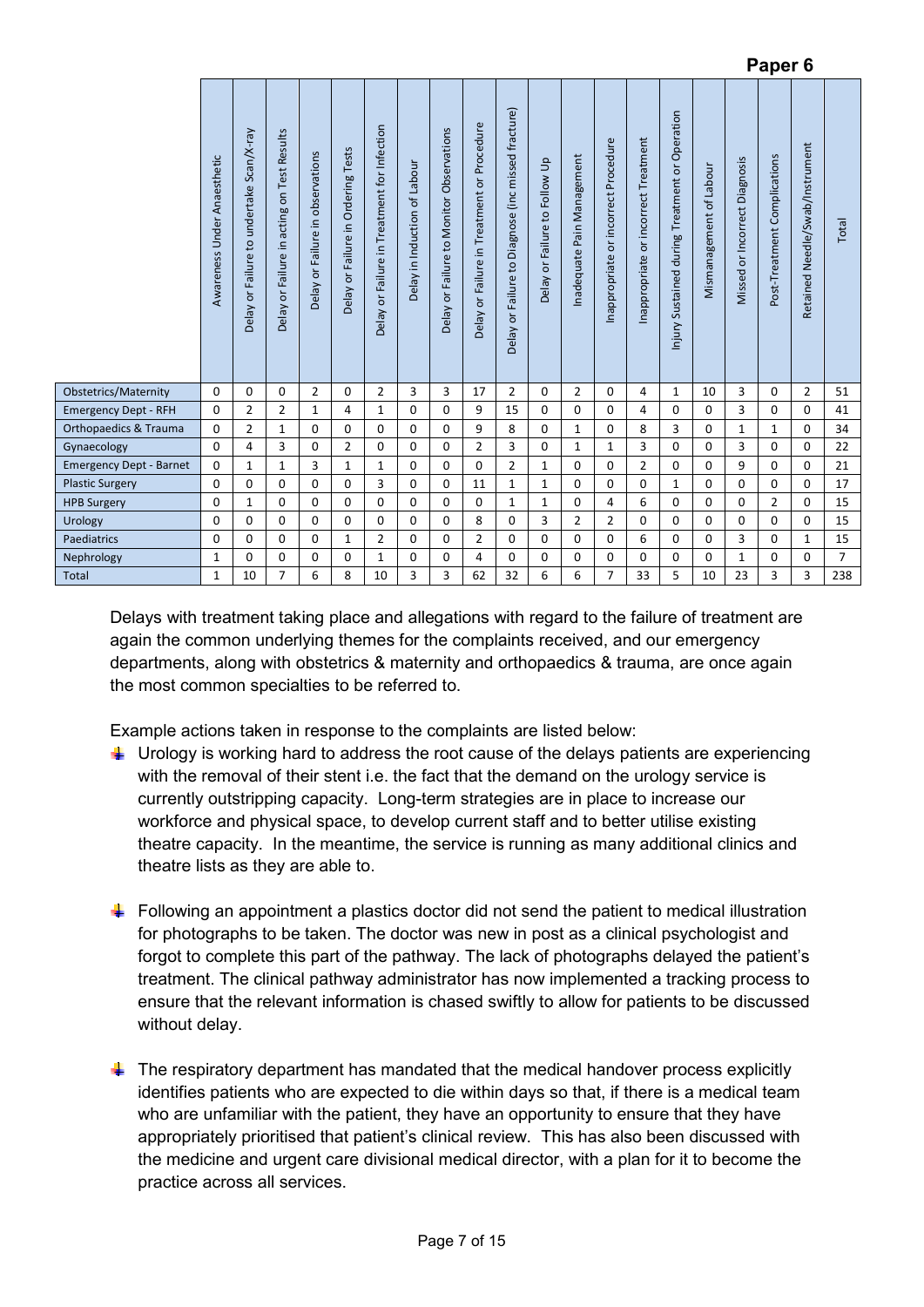### Values and behaviours

There were 301 complaints received where communication was recorded as a subject of the complaint – in 188 cases it was the primary or sole reason for the complaint.

The complaints related to a wide range of departments and specialties and there is no obvious trend in terms of numbers received or the departments or staff member(s) involved. The table below breaks the complaints down by specialty and sub-subject for the 10 most complained about specialties.

|                                  | Attitude of Nursing staff/Midwives | Attitude of Medical staff | Attitude of Admin & Clerical staff | Attitude of other staff | of confidentiality<br><b>Breach</b> | professional manner<br>$\sigma$<br>$\mathrel{\mathop:}=$<br>acti<br>Failure to | staff to introduce themselves<br>$\mathfrak{b}$<br>Failure | Rudeness     | Sexual Abuse/Assault (alleged) | Verbal Abuse (alleged) | Other        | Total          |
|----------------------------------|------------------------------------|---------------------------|------------------------------------|-------------------------|-------------------------------------|--------------------------------------------------------------------------------|------------------------------------------------------------|--------------|--------------------------------|------------------------|--------------|----------------|
| <b>Obstetrics/Maternity</b>      | 15                                 | $\mathbf{1}$              | $\mathbf 0$                        | $\mathbf 0$             | $\mathbf{1}$                        | $\mathbf{1}$                                                                   | $\mathbf 0$                                                | $\mathbf{1}$ | $\mathbf 0$                    | $\mathbf 0$            | $\mathbf{1}$ | 20             |
| <b>Emergency Dept - RFH</b>      | 5                                  | 9                         | $\mathbf{1}$                       | 0                       | $\mathbf 0$                         | $\Omega$                                                                       | $\Omega$                                                   | $\Omega$     | $\Omega$                       | 1                      | 0            | 16             |
| <b>Emergency Dept - Barnet</b>   | $\overline{2}$                     | 6                         | $\mathbf 1$                        | $\mathbf 0$             | $\Omega$                            | $\Omega$                                                                       | $\Omega$                                                   | $\Omega$     | $\Omega$                       | $\mathbf 0$            | $\mathbf 0$  | 9              |
| Rheumatology                     | $\mathbf{1}$                       | 5                         | $\mathbf{1}$                       | $\mathbf 0$             | $\Omega$                            | $\mathbf 0$                                                                    | $\Omega$                                                   | $\Omega$     | $\Omega$                       | 0                      | $\mathbf 0$  | $\overline{7}$ |
| Urgent Care Centre - Chase Farm  | $\mathbf{1}$                       | $\mathbf{1}$              | $\overline{2}$                     | 1                       | $\mathbf 0$                         | $\mathbf{1}$                                                                   | $\Omega$                                                   | $\mathbf{1}$ | $\Omega$                       | 0                      | $\mathbf 0$  | $\overline{7}$ |
| Radiology                        | 0                                  | $\overline{2}$            | $\mathbf{1}$                       | $\mathbf{1}$            | $\Omega$                            | $\mathbf{1}$                                                                   | $\Omega$                                                   | $\mathbf{1}$ | $\Omega$                       | 0                      | $\mathbf 0$  | 6              |
| <b>Orthopaedics &amp; Trauma</b> | 0                                  | 5                         | 0                                  | $\mathbf 0$             | $\mathbf 0$                         | $\mathbf{1}$                                                                   | $\mathbf 0$                                                | $\mathbf 0$  | $\mathbf 0$                    | 0                      | 0            | 6              |
| Dermatology                      | 0                                  | 4                         | $\mathbf 0$                        | $\mathbf 0$             | $\mathbf 0$                         | $\Omega$                                                                       | $\mathbf{1}$                                               | $\Omega$     | $\mathbf 0$                    | 0                      | $\mathbf 0$  | 5              |
| Gynaecology                      | $\mathbf{1}$                       | $\mathbf{1}$              | 0                                  | $\mathbf 0$             | $\mathbf 0$                         | $\mathbf{1}$                                                                   | $\mathbf 0$                                                | $\mathbf 0$  | $\mathbf{1}$                   | 0                      | 0            | 4              |
| Urology                          | 3                                  | 0                         | 0                                  | $\mathbf 0$             | $\mathbf 0$                         | $\mathbf 0$                                                                    | $\mathbf 0$                                                | $\mathbf 0$  | $\mathbf 0$                    | 0                      | 0            | 3              |
| <b>Patient Transport</b>         | 0                                  | 0                         | 0                                  | 3                       | $\mathbf 0$                         | $\mathbf 0$                                                                    | $\mathbf 0$                                                | $\mathbf 0$  | $\mathbf 0$                    | 0                      | 0            | 3              |
| <b>Total</b>                     | 28                                 | 34                        | 6                                  | 5                       | 1                                   | 5                                                                              | 1                                                          | 3            | $\mathbf{1}$                   | $\mathbf{1}$           | 1            | 86             |

Attitude of medical and nursing staff are the dominant sub-subjects of these complaints. Example actions taken in response to the complaints are listed below:

- $\downarrow$  A DHL (the trust's transport provider) call handler was found to have been rude and curt during an eligibility assessment call. They will be retrained and have been spoken to by their line manager regarding their behaviour.
- $\uparrow$  A member of urology administration staff will undergo two training courses to improve her communication skills and her behaviour will be monitored by her line management team.
- $\blacksquare$  The domestic manager has arranged for the domestic to attend further training to ensure compliance with the standards expected from our domestics and has reallocated her duties to another area of the hospital.
- $\downarrow$  Matron had a reflective discussion with the member of staff concerned about divulging clinical information to a third party without consent. The member of staff has also repeated their information governance training.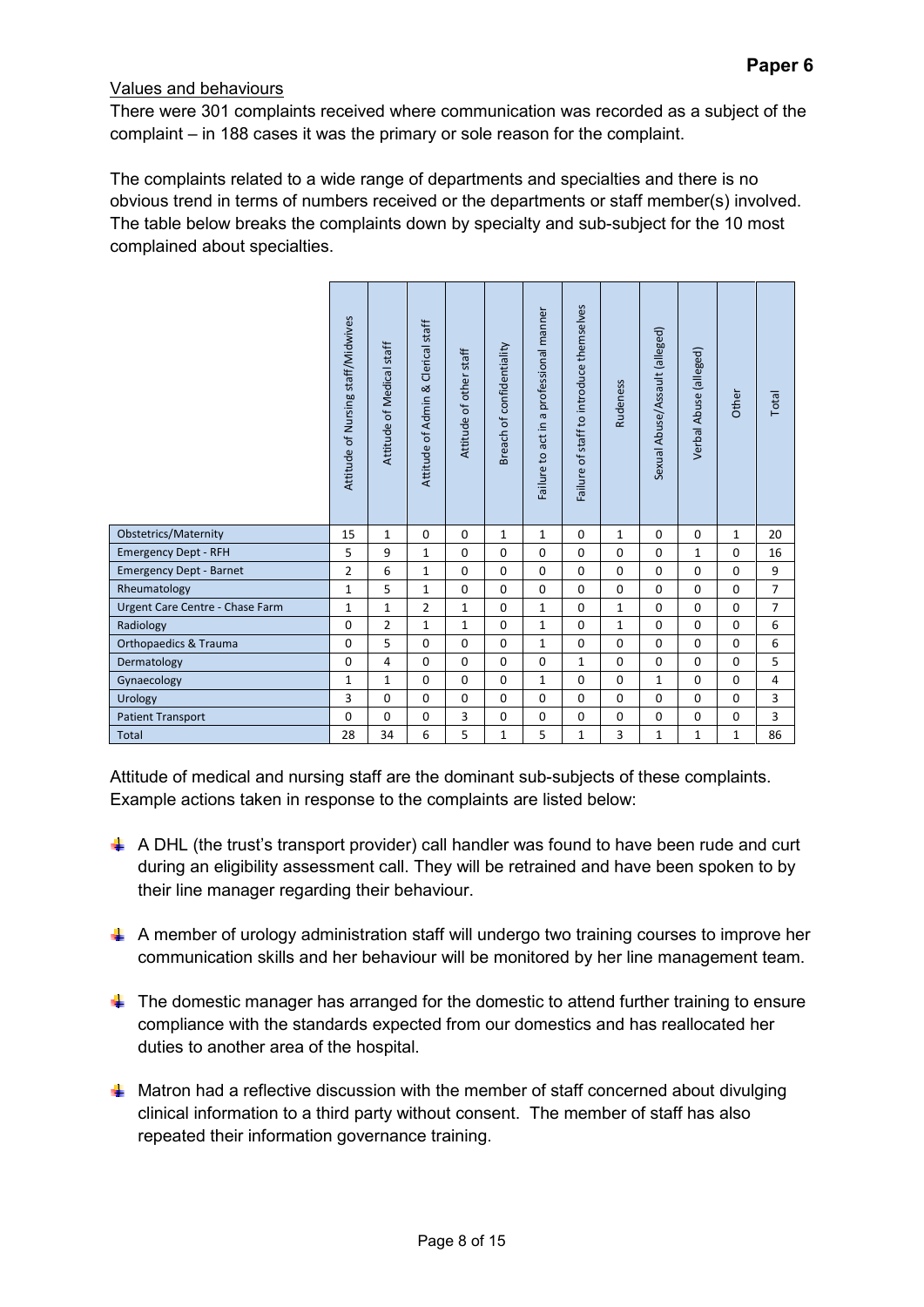# **Communication**

There were 366 complaints received where communication was recorded as a subject of the complaint – in 166 cases it was the primary or sole reason for the complaint.

The complaints again related to a wide range of departments and specialties and there is no obvious trend in terms of numbers received or the departments or staff member(s) involved. The table below breaks the communication complaints down by specialty and sub-subject for the 10 most complained about specialties.

|                                  | <b>Bad News</b><br><b>Breaking</b> | Breakdown in communication between staff | appointments<br>Breakdown in communication re | Communication with patient | Communication with Relatives/Carers | Communication with GP | Conflicting information | Delay in giving information/results | Delay in reporting results | Inadequate record keeping | Incorrect Entry on Medical Records | Incorrect/inaccurate interpretation | Incorrect/No information given | Insufficient information provided | Patient Not Listened to | Total          |
|----------------------------------|------------------------------------|------------------------------------------|-----------------------------------------------|----------------------------|-------------------------------------|-----------------------|-------------------------|-------------------------------------|----------------------------|---------------------------|------------------------------------|-------------------------------------|--------------------------------|-----------------------------------|-------------------------|----------------|
| Urology                          | $\mathbf 0$                        | 3                                        | $\mathbf 0$                                   | 7                          | $\mathbf 0$                         | $\mathbf 0$           | $\mathbf 0$             | 2                                   | $\mathbf 0$                | $\mathbf 0$               | 2                                  | $\mathbf 0$                         | 1                              | 8                                 | 1                       | 24             |
| Cardiology                       | $\Omega$                           | $\Omega$                                 | $\mathbf{1}$                                  | $\mathbf 2$                | $\Omega$                            | $\mathbf{1}$          | $\Omega$                | 2                                   | $\overline{2}$             | $\Omega$                  | 1                                  | $\mathbf 1$                         | 1                              | 1                                 | $\Omega$                | 12             |
| Rheumatology                     | $\mathbf 0$                        | $\mathbf 0$                              | $\mathbf 0$                                   | $\mathbf{1}$               | $\mathbf 0$                         | $\mathbf 0$           | $\mathbf 0$             | 0                                   | $\mathbf 0$                | $\mathbf 0$               | $\mathbf 0$                        | 1                                   | $\mathbf 0$                    | 8                                 | $\mathbf 0$             | 10             |
| <b>Emergency Dept - RFH</b>      | $\mathbf 0$                        | $\Omega$                                 | $\mathbf 0$                                   | 4                          | $\mathbf{1}$                        | $\Omega$              | $\Omega$                | $\mathbf{1}$                        | $\Omega$                   | $\mathbf{1}$              | $\mathbf 0$                        | $\Omega$                            | $\mathbf{1}$                   | $\Omega$                          | $\Omega$                | 8              |
| Radiology                        | $\mathbf{1}$                       | 0                                        | 0                                             | $\overline{2}$             | $\mathbf 0$                         | $\mathbf 0$           | 0                       | 1                                   | 2                          | $\mathbf 0$               | 1                                  | $\mathbf 0$                         | 1                              | 0                                 | $\mathbf 0$             | 8              |
| <b>General Medicine - Barnet</b> | $\mathbf 0$                        | 0                                        | 0                                             | $\overline{2}$             | $\overline{2}$                      | $\Omega$              | $\mathbf{1}$            | $\mathbf 0$                         | $\Omega$                   | $\overline{2}$            | $\mathbf 0$                        | 0                                   | $\mathbf 0$                    | $\Omega$                          | $\Omega$                | $\overline{7}$ |
| <b>Obstetrics/Maternity</b>      | $\mathbf 0$                        | $\mathbf 0$                              | $\mathbf 0$                                   | 3                          | $\overline{2}$                      | $\Omega$              | $\mathbf 0$             | $\mathbf{1}$                        | $\Omega$                   | $\Omega$                  | $\mathbf{1}$                       | $\mathbf 0$                         | $\Omega$                       | $\Omega$                          | $\mathbf 0$             | $\overline{7}$ |
| Dermatology                      | $\Omega$                           | $\Omega$                                 | $\mathbf 0$                                   | $\mathbf 0$                | $\Omega$                            | $\Omega$              | $\overline{2}$          | 3                                   | $\Omega$                   | $\Omega$                  | $\mathbf 0$                        | $\Omega$                            | $\Omega$                       | $\Omega$                          | $\mathbf{1}$            | 6              |
| Orthopaedics & Trauma            | $\mathbf 0$                        | 0                                        | $\mathbf 0$                                   | 3                          | $\mathbf 0$                         | $\mathbf 0$           | $\mathbf 0$             | $\mathbf 0$                         | 1                          | $\Omega$                  | $\mathbf 0$                        | 0                                   | 1                              | $\mathbf 0$                       | $\mathbf 0$             | 5              |
| <b>Emergency Dept - Barnet</b>   | $\mathbf 0$                        | 1                                        | $\mathbf 0$                                   | 3                          | $\mathbf 0$                         | $\mathbf 0$           | $\mathbf 0$             | 0                                   | $\mathbf 0$                | $\Omega$                  | $\mathbf 0$                        | 0                                   | 1                              | $\mathbf 0$                       | 0                       | 5              |
| Total                            | 1                                  | 4                                        | 1                                             | 27                         | 5                                   | $\mathbf{1}$          | 3                       | 10                                  | 5                          | 3                         | 5                                  | $\overline{2}$                      | 6                              | 17                                | 2                       | 92             |

Communication with the patient is once again the key underlying theme, followed by insufficient information provided, which in most cases would relate to information being provided to the patient during the course of their treatment.

Example actions taken in response to the complaints are listed below:

- $\uparrow$  A breast clinic doctor should have explained to a patient during their clinic appointment that the procedure she was being booked for (8G extraction) would be more invasive than a standard core biopsy. This expectation has been relayed to the doctor concerned and the wider team, and the clinical lead will ensure that the explanation of procedures is incorporated into training for all doctors in the department. He will also look into creating YouTube videos that will give patients a brief description of the department's procedures.
- Unfortunately, the DHL assessment centre was very busy towards the end of 2019 and was experiencing high volumes of calls; a situation exacerbated by staff shortages. Since this time DHL have been working hard to improve the time a patient waits before their call is answered and they are now regularly achieving a sub 3 minute wait time. During busier periods, they have also now introduced a same day call back service.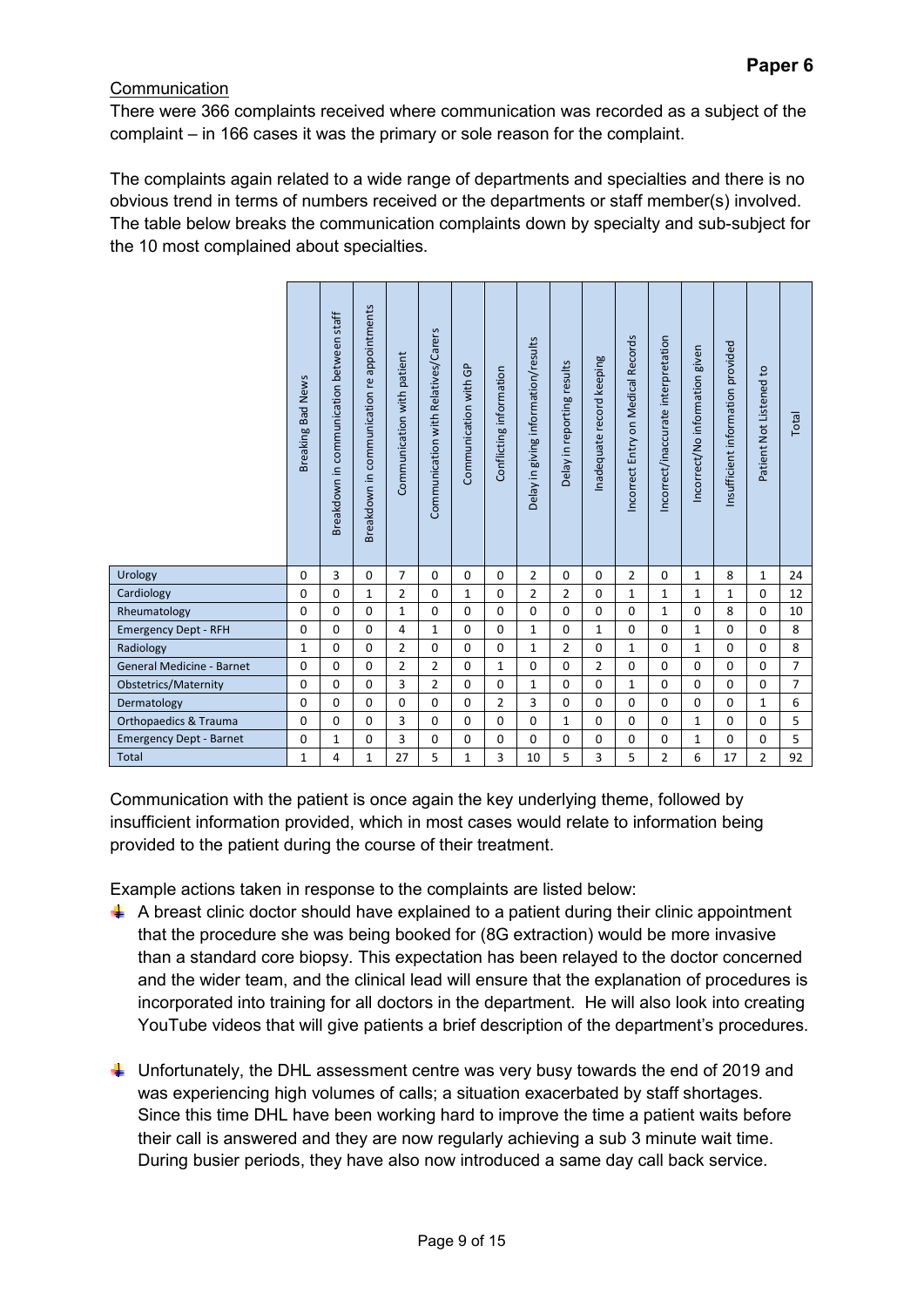- $\overline{\phantom{a}}$  An administrative member of staff for the Central and East London Breast Screening Service did not telephone a patient about the need for a cancellation and then sent another standard appointment letter as opposed to a cancellation and rebook letter. The patient was not informed of the cancellation, was not reassured by the further appointment letter and was left upset and inconvenienced. The member of staff has been remindid of the correct process to follow and provided with refresher training to avoid such instances occurring in future.
- $\ddot{\bullet}$  A patient's procedure was cancelled without reasonable notice being given. The member of staff involved has been reminded that, due to the short notice, the patient should have been telephoned to ensure he was aware as well as a letter being sent. The member of staff should also have checked the HPB surgical diary to see if a hotel had been booked and cancelled that booking as well. Consequently, a weekly review meeting between nursing and admin staff has been reinstated to confirm that all scheduling and logistical arrangements have been finalised for patients being admitted the next week. The team are also in the process of improving the record keeping in the surgical planning diary to support this porocess, enabling maintenance of an audit trail of any changes.
- $\ddot{\phantom{1}}$  We are developing a clinical support worker role within the oncology team. This will be an administrative role to support the clinical nurse specialist, with the intention of making contact with the clinical nurse specialist easier, as well as freeing up more of their time for clinical matters, such as answering questions about care and treatment from patients and family members.

#### Nursing and midwifery care

There were 92 complaints received where nursing/midwifery care was recorded as a subject of the complaint – in 56 of those complaints it was the primary or sole reason for the complaint being lodged.

The directors of nursing review and sign off all complaint responses, ensuring that appropriate explanations and apologies have been provided in each case and action taken in response to the points raised. The directors of nursing are also informed of any issues raised regarding unsafe practice or potential serious incidents.

The table on pages 14 and 15 of this report breaks the nursing complaints down by the primary location and primary sub-subject for the complaints received. The data highlights that the concerns raised about nursing care are spread across a large number of wards and departments, with no area receiving more than 7 complaints and no identifiable trend in terms of staff members involved. Failure to provide adequate care, patients' care needs not being met and a lack of support for patients during their admission were again the common underlying themes.

Example actions taken in response to the complaints are listed below:

 $\ddot{\phantom{1}}$  7 West ward are starting a quality improvement project with the community district nursing team in order to improve the length of stay and experience of those patients who need to be discharged with a VAC pump insitu.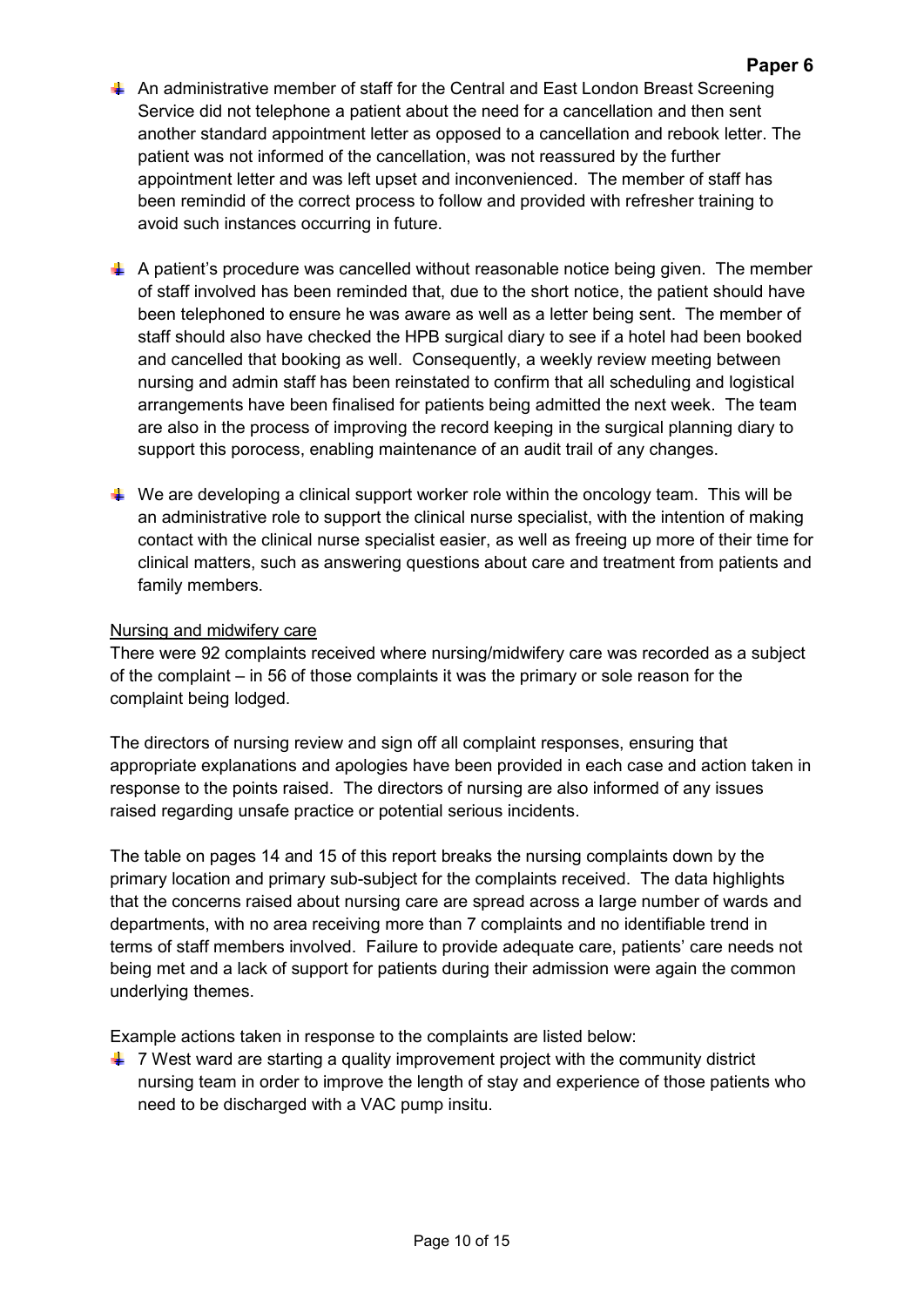- $\downarrow$  Matron for 7 West ward has undertaken work to improve the nursing staffs' knowledge in diabetic care through.
	- $\checkmark$  ward teaching sessions.
	- $\checkmark$  emphasising the need to involve pharmacy and doctors in assessments when required.
	- $\checkmark$  ensuring that patient's diabetic needs are specifically discussed during the ward's daily safety briefing.
- $\ddot{\bullet}$  On review of a complaint, the endoscopy unit recognised that their standard protocols were not followed meaning that an opportunity to escalate the patient's care, whilst she was at the endoscopy unit, was missed. Had the medical and PARRT been contacted around 12:30pm, the patient may have been monitored and/or admitted for treatment before the scheduled transfer to her local hospital. In learning from this, we have:
	- $\checkmark$  Introduced a local escalation protocol, whereby patients with a NEWS2 score of 1-2 are escalated to the endoscopy senior matron, so that they can ensure that the patient is sufficiently reviewed with involvement of other staff if necessary.
	- $\checkmark$  Fed back at a meeting with junior sisters in endoscopy about the coordinator role and the need to satisfy themselves that a patient is safe for discharge.
	- $\checkmark$  Organised teaching sessions with endoscopy nursing staff regarding NEWS2.
	- $\checkmark$  Arranged to use the patient's experience as part of simulation training with the endoscopy nursing staff.
	- $\checkmark$  Planned to audit the utilisation of NEWS2 and escalation using the resulting scores following the completion of the above teaching and simulation training.
- $\downarrow$  The sister for 10 North ward has advised that there is now a volunteer who helps with hair care and shaving for patients, which helps free up the nurses and enables them to concerntrate on their other duties.

# **Examples of actions taken in response to other complaints received**

In addition to apologies and explanations, the majority of our complaint responses will include details of specific action(s) taken as a result of the complaint that has been received. Some general examples of actions taken/changes implemented are listed below:

- $\downarrow$  It was clearly documented in the notes on admission that a patient had a penicillin allergy and this was not noticed or considered when prescribing medication. This medication error was raised as an incident and the principal pharmacist for surgery discussed the error with the pharmacist for 7 North ward and reiterated the importance of thoroughly checking medical notes before administering prescribed drugs. She has also used this incident as a learning tool and went through it with all pharmacists during recent team briefings.
- $\ddot{\phantom{1}}$  The patients in the transport lounge have mobility issues and often experience difficulties making their way to vending machines. The volunteers have made arrangements for a trolley selling coffee and sandwiches to visit the transport lounge twice a day during their daily trolley round between 9:30am and 12:30pm and 1:30pm and 3:30pm.
- $\blacktriangle$  A patient was paid £50 for the loss of clothing whilst an inpatient on 5 East B ward.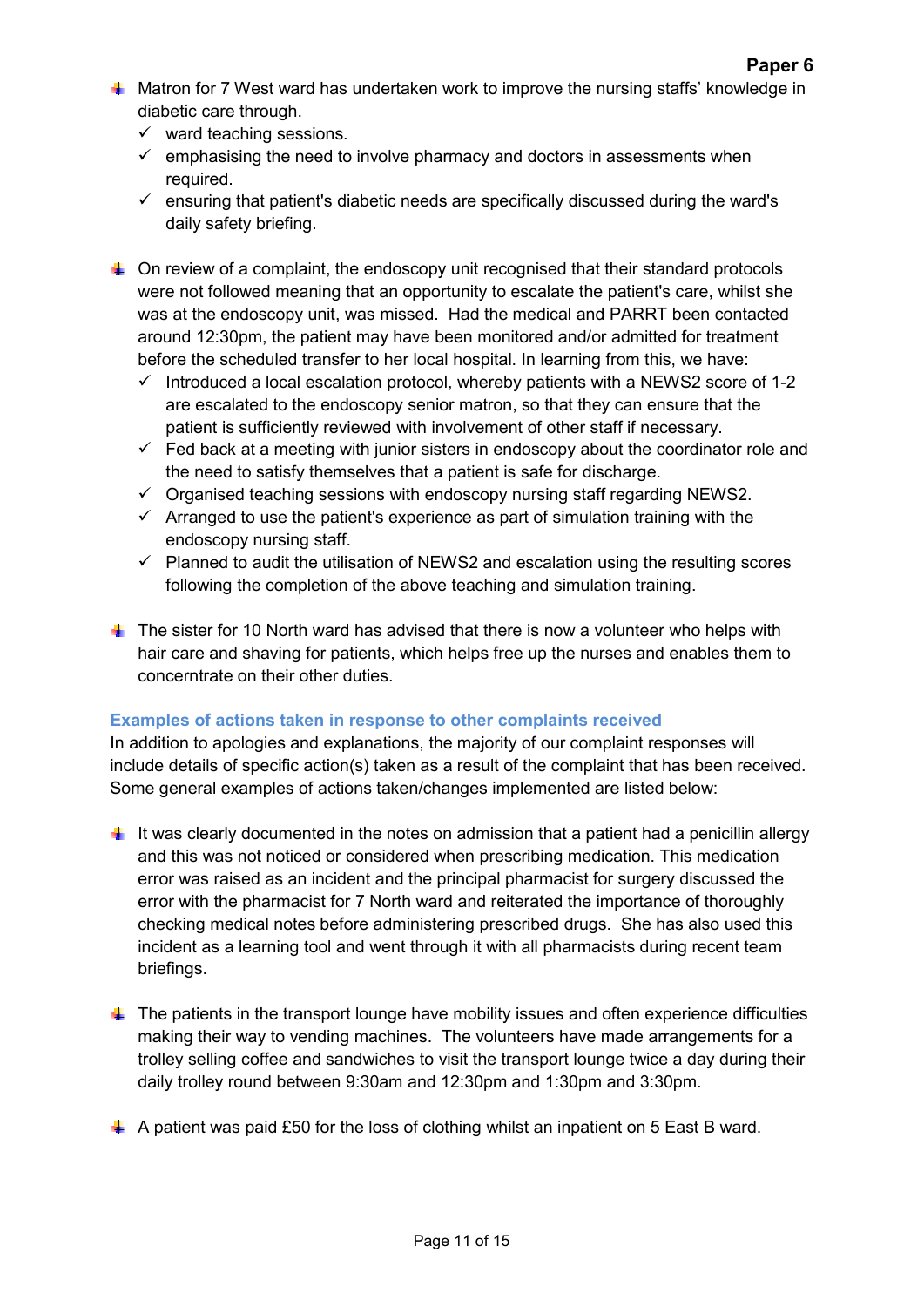- $\ddot{\phantom{1}}$  The failure to be able to get through to the urology administrative team meant that there was a delay in a patient being able to reschedule her procedure. All of our services should have robust systems in place that do not fail if someone is on leave. This has been discussed with the urology team and the service have put in place a new system to ensure there is detailed handover and that the phone is diverted to colleagues in times of absence. In addition, the service manager has discussed with the team the importance of answering phone calls and responding to messages in a timely manner. The service will now obtain a weekly report of how many calls are received, answered and missed.
- $\ddot{\phantom{1}}$  Due to noise from a bin lid affecting the rest and recovery of a patient, soft closing bins have been ordered for the recovery area in theatres.
- $\downarrow$  A patient raised concerns about timely access to podiatry services for urgent attention, which has prompted detailed discussion and review from the podiatry and ED leads in an effort to streamline the pathway for patients through the ED. This has to be for all podiatry patients who have risks of long term complications including, among others, diabetics, renal and peripheral vascular disease patients. The current discussions have developed to the stage of assessing where the podiatry services can be located within the ED, how patients can be streamlined through to them and how referrals can be made by various sources. This complaint case will also be used (anonymously) as an opportunity to highlight services and ulcer management to the junior doctors who work within the department, emphasising the need to obtain podiatry reviews early and always consider an acute referral from the ED.
- $\downarrow$  DHL have recruited four additional two-man stretcher crews to their fleet to give them greater resilience and flexibility and prevent delays for patients requiring these specialist crews.
- $\pm$  The trust is working with DHL to review the transport assessment process. To this end we are currently reviewing how information about patients' long term conditions is currently used to streamline the assessment process.
- $\ddot{\bullet}$  The rheumatology service is implementing a series of service initiatives that over time should see a return to the balance of demand versus available appointment slots. The immediate steps being taken include the recruitment of a new general rheumatology consultant and two new clinical nurse specialists working across the rheumatology service. We intend to implement a new nurse-led clinic, which is solely for short-notice booking of patients experiencing a flare of their known medical condition. We will also be able to reinstate telephone clinics that were previously put on hold because of insufficient nursing capacity.
- $\ddot{\phantom{1}}$  The breast service has implemented pre-surgery counselling clinics at Barnet Hospital (a service that can be formally booked on Cerner) to address patients' concerns prior to any surgery taking place. The aim of these clinics is to ensure that patients feel fully briefed on the surgery they are about to undergo.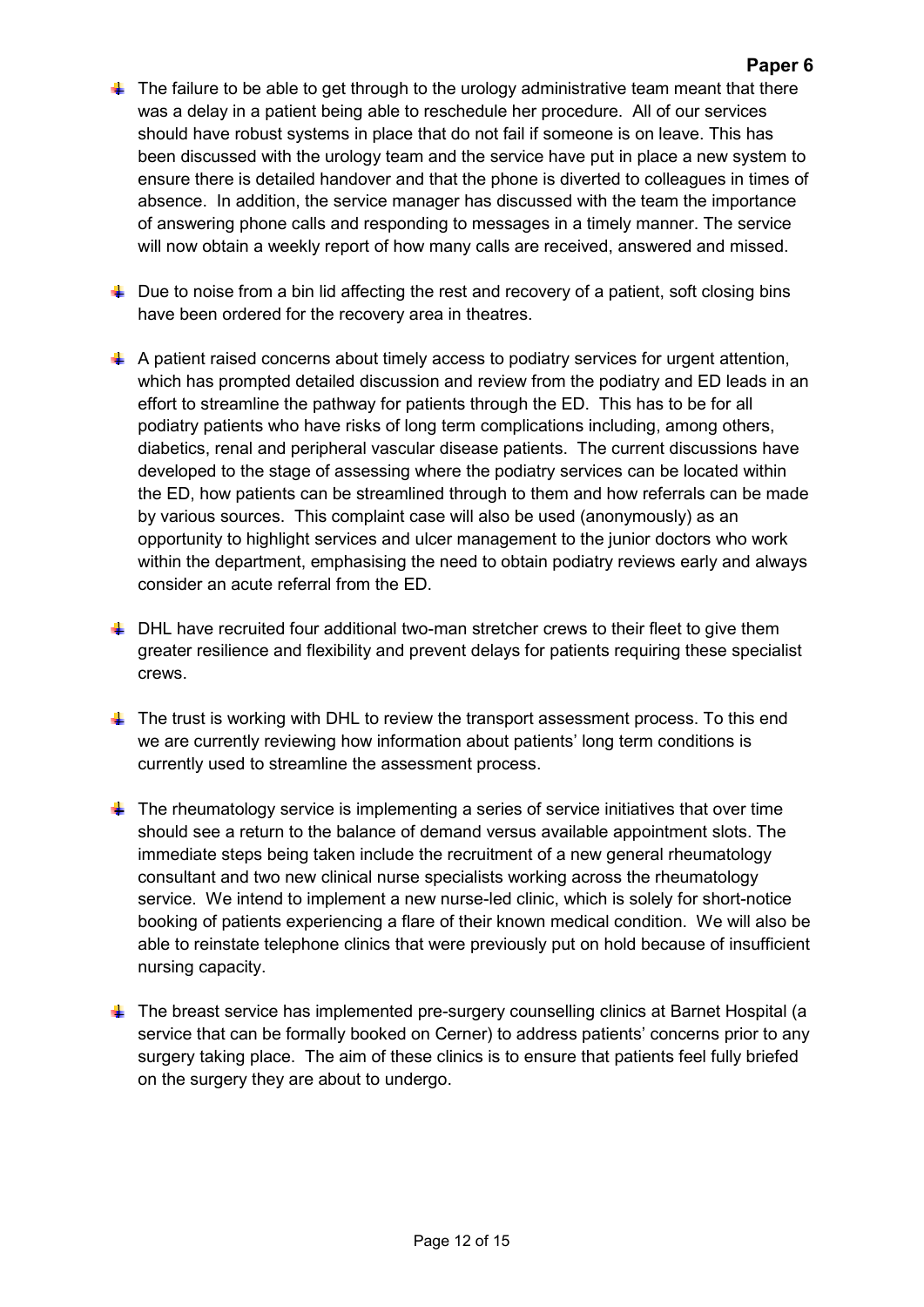**Complaints referred to the Parliamentary & Health Service Ombudsman (PHSO)**

The PHSO continue to record any preliminary reviews of complaint files as investigations in their annual figures, as opposed to only those cases that went on to be formally investigated.

Of the 1,330 complaints opened in this financial year, 5 have so far been escalated to the PHSO by the complainant. 1 of those was a complaint regarding a service provided by Barnet Hospital and 4 are complaints regarding services provided by the Royal Free Hospital. To date, all 5 cases are under review.

### **Summary**

The primary subjects remain largely the same as the last financial year, with the most common subjects being clinical treatment, values and behaviours, communication and appointment issues.

The actions outlined in this report demonstrate that trends are acted upon and the complaints received in the trust are taken seriously and used to inform pieces of work aimed at improving the patient experience. The responses provided invariably outline actions that have been taken in response to the concerns raised or explain what is planned as a result of issues identified during the investigation.

Policy and procedure and the way in which complaints are recorded and dealt with is harmonised across trust sites. We have systems in place to systematically review the complaints received and ensure that investigations are undertaken appropriately, in line with legislation, and escalated within the trust as necessary. The data collected is used to inform reports, is disseminated amongst divisional teams and taken to various committees to inform ongoing work within the trust.

Disappointingly, the trust's response rate for the year was only 72% and is not where we aim to be. As explained, the complaints team on the Barnet site has been short-staffed for large periods of 2019/20 and the team's performance has dipped as a result, which had a significant knock-on effect for the overall trust performance.

Whilst our response rate is disappointing, the number of complainants coming back unhappy following receipt of their response letter (5% to date) and the number of cases that are upheld by the PHSO (0 to date) would continue to suggest that our quality of investigation and response is good. This was highlighted in the Care Quality Commission's report, following their 2019 inspection, where they made reference to *'complaints investigations being completed to a good standard but frequently being completed beyond their timeframes'*. Hopefully, with the Barnet complaints team now established, our response rate performance will be significantly better in 2020/21.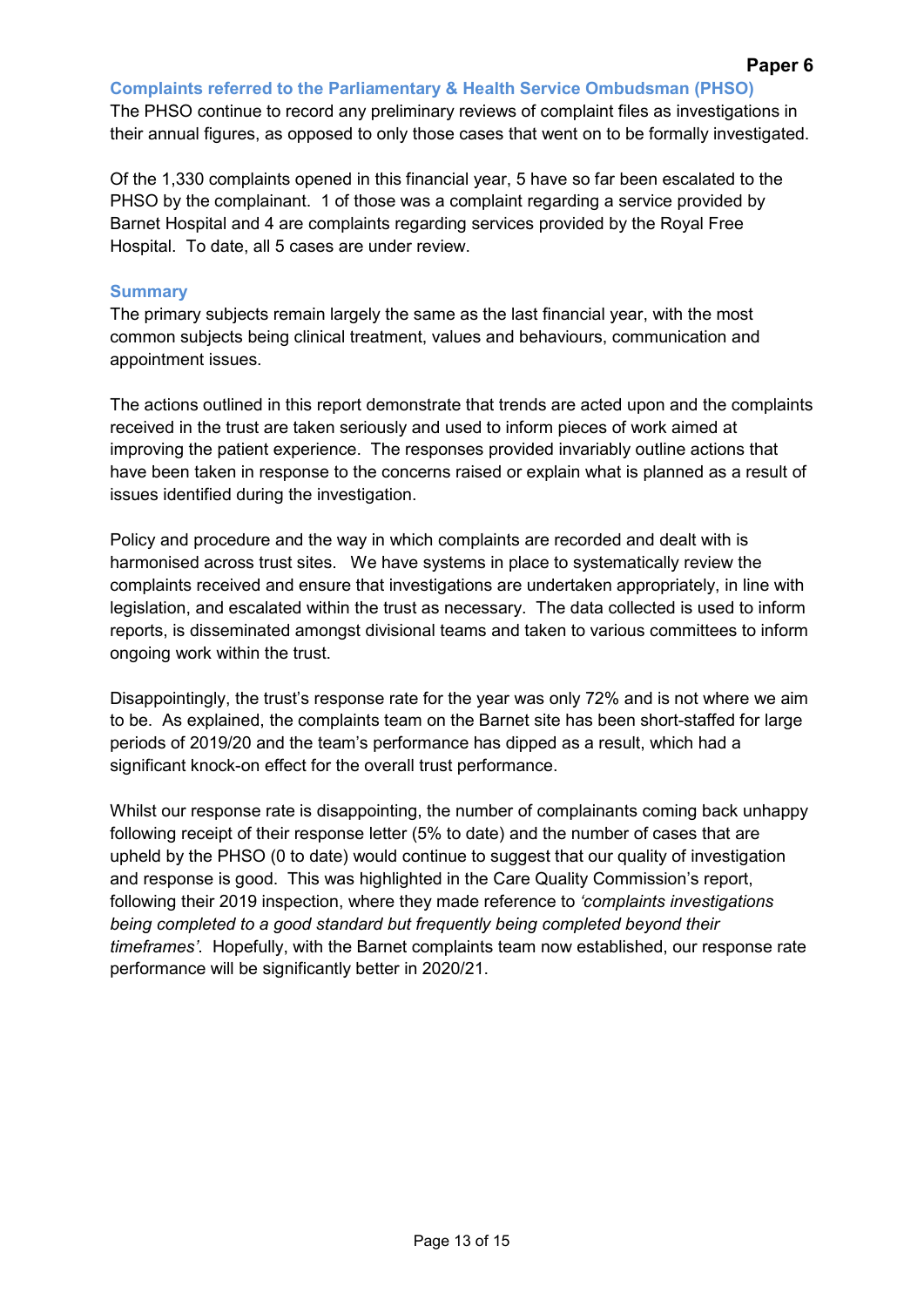|                              | Acquired infection | Acquired pressure ulcer | Call Bell - failure to respond | Care needs not adequately met | Catheter care | Cannula management | Cannula left in situ on discharge | Did not get help to mobilise | Failure to provide adequate care | Failure to adopt infection control<br>measures | Failure to monitor pressure ulcer | Failure to provide assistance with<br>eating/drinking | Failure to provide food appropriate to<br>clinical condition | Failure to provide adequate fluids | Inadequate discharge planning | Inappropriate care setting | Inadequate support provided | Insufficient staff | Moving and handling issues | Personal hygiene - not helped to wash | unwitnessed<br>Slips trips and falls - | Total                   |
|------------------------------|--------------------|-------------------------|--------------------------------|-------------------------------|---------------|--------------------|-----------------------------------|------------------------------|----------------------------------|------------------------------------------------|-----------------------------------|-------------------------------------------------------|--------------------------------------------------------------|------------------------------------|-------------------------------|----------------------------|-----------------------------|--------------------|----------------------------|---------------------------------------|----------------------------------------|-------------------------|
|                              |                    |                         |                                |                               |               |                    |                                   |                              |                                  | <b>Barnet Hospital</b>                         |                                   |                                                       |                                                              |                                    |                               |                            |                             |                    |                            |                                       |                                        |                         |
| <b>Acute Admissions Unit</b> |                    |                         |                                | $\mathbf{1}$                  |               |                    |                                   |                              |                                  |                                                |                                   |                                                       |                                                              |                                    |                               |                            |                             |                    |                            |                                       |                                        | $\mathbf{1}$            |
| Beech                        |                    |                         |                                | $\overline{2}$                |               |                    |                                   |                              | 5                                |                                                |                                   |                                                       |                                                              |                                    |                               |                            |                             |                    |                            |                                       |                                        | $\overline{7}$          |
| <b>Coronary Care Unit</b>    |                    |                         |                                |                               |               |                    |                                   |                              | $\mathbf{1}$                     |                                                |                                   |                                                       |                                                              |                                    |                               |                            |                             |                    |                            |                                       |                                        | $\mathbf 1$             |
| Cedar                        |                    |                         |                                |                               |               | $\overline{2}$     |                                   |                              |                                  |                                                |                                   |                                                       |                                                              |                                    |                               |                            |                             |                    |                            |                                       |                                        | $\overline{2}$          |
| <b>Damson</b>                |                    |                         |                                |                               |               |                    |                                   |                              | $\mathbf{1}$                     |                                                |                                   |                                                       |                                                              |                                    |                               |                            |                             |                    |                            |                                       |                                        | $\mathbf 1$             |
| <b>Emergency Dept</b>        |                    |                         |                                | 2                             |               |                    | $\mathbf{1}$                      |                              | $\overline{2}$                   |                                                |                                   |                                                       |                                                              |                                    |                               | 1                          |                             |                    |                            |                                       |                                        | $\boldsymbol{6}$        |
| <b>Medical Short Stay</b>    |                    |                         |                                | $\mathbf{1}$                  |               |                    |                                   |                              |                                  |                                                |                                   |                                                       |                                                              |                                    |                               |                            |                             |                    |                            |                                       |                                        | $\mathbf 1$             |
| Galaxy                       |                    |                         |                                |                               |               | $\mathbf{1}$       |                                   |                              |                                  |                                                |                                   |                                                       |                                                              |                                    |                               |                            |                             |                    |                            |                                       |                                        | $\mathbf 1$             |
| Larch                        |                    |                         |                                |                               |               |                    |                                   |                              | $\mathbf{1}$                     |                                                |                                   |                                                       |                                                              |                                    |                               |                            |                             |                    |                            |                                       |                                        | $\mathbf 1$             |
| <b>Mulberry</b>              |                    |                         |                                |                               |               |                    |                                   |                              |                                  | $\mathbf{1}$                                   |                                   |                                                       |                                                              |                                    |                               |                            |                             |                    |                            |                                       |                                        | $\mathbf{1}$            |
| Palm                         |                    |                         |                                | $\mathbf 1$                   |               |                    |                                   |                              | $\mathbf{1}$                     |                                                |                                   |                                                       |                                                              |                                    |                               |                            |                             |                    |                            |                                       |                                        | $\overline{\mathbf{c}}$ |
| Rowan                        |                    |                         |                                | 1                             |               |                    |                                   |                              |                                  |                                                | $\mathbf{1}$                      |                                                       |                                                              |                                    |                               |                            |                             |                    |                            |                                       |                                        | $\mathbf{2}$            |
| <b>Spruce</b>                |                    |                         |                                | 1                             |               |                    |                                   |                              | $\mathbf{1}$                     |                                                |                                   |                                                       |                                                              |                                    |                               |                            |                             |                    |                            |                                       |                                        | $\mathbf{2}$            |

**Surgical Assessment** 1 1 1 1 **4 Victoria** 1 1 **2 Walnut** 1 1 **2 Willow** 4 **4**